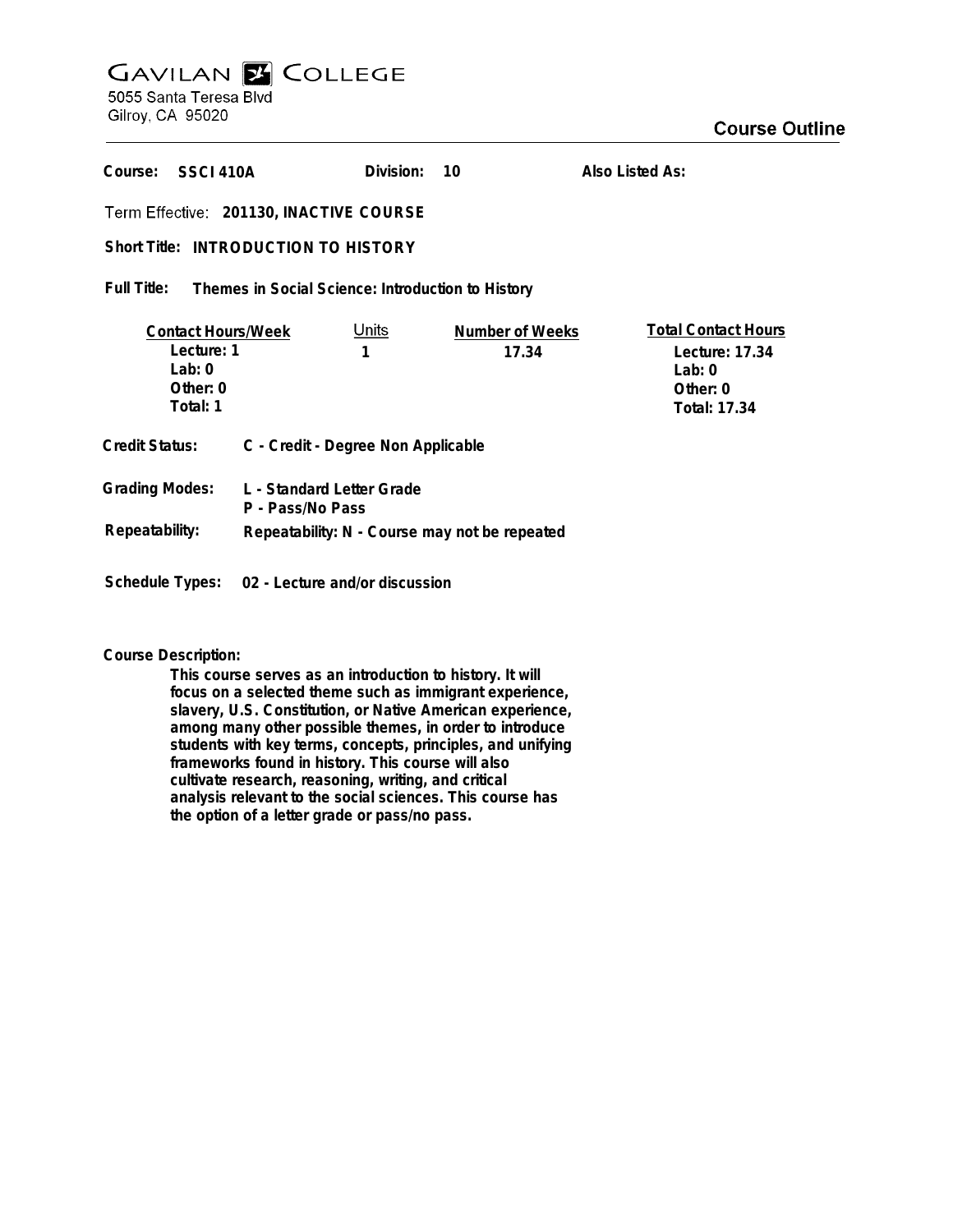**ARTICULATION and CERTIFICATE INFORMATION Associate Degree: CSU GE: IGETC: CSU TRANSFER: Not Transferable UC TRANSFER: Not Transferable**

### **PREREQUISITES:**

# **COREQUISITES:**

**STUDENT LEARNING OUTCOMES:**

**1. Survey, examine, compare and contrast and evaluate major themes in selected historical topic. ILO: 2,1,7,4,3,6 Measure: Essays, Examination of Lecture notes, quizzes, group projects 2. Identify and define trends in selected historical topic. ILO: 2,7,1,4 Measure: Essays, quizzes, group projects 3. Appraise and critique topic literature. ILO: 2,1,7,3 Measure: Essays, exams, projects 999999**

**TOPICS AND SCOPE:**

**Inactive Course: 10/25/2010**

**\*\*\*\*Please note that the description below is for a selected theme in history. This course allows for the instructor to adjust the theme to correlate with overarching Learning Community theme.\*\*\*\* WEEK 1-6 6 HOURS**

**Content: Introduction to the course; can history be "objective?" Lecture discussion on immigration as a central historical process in U.S. nation-building and political legitimacy.**

**Assignments: Reading form text/articles.**

**Performance Objectives: Student will be able to demonstrate effect note-taking form; define key terms, and appraise historical concepts. WEEK 7-12** 

**Content: Lecture/Discussion: Push-pull factors in immigration. Growing territorial and economic expansion in the U.S., and its effect on immigration. Summary of U.S. immigrant patterns. Historical and political significance of changing legislation and popular sentiments regarding immigrants. Historical waves of immigrants to the U.S. Assignments: Reading text/articles and library research Performance Objectives: Student will be able to describe and distinguish distinct economic and political factors associated with "push-pull" pressures; recognize and explain immigration patterns; identify key legislation.**

### **WEEK 13-17 5 HOURS**

**Content: U.S.'s treatment and perceptions of immigrants as a broad indicator of national political and economic "mood." Class discussion of first-hand accounts of the "immigrant experience," as well as personal and family/ancestral immigrant experiences. Assignments: Reading text/articles and library research**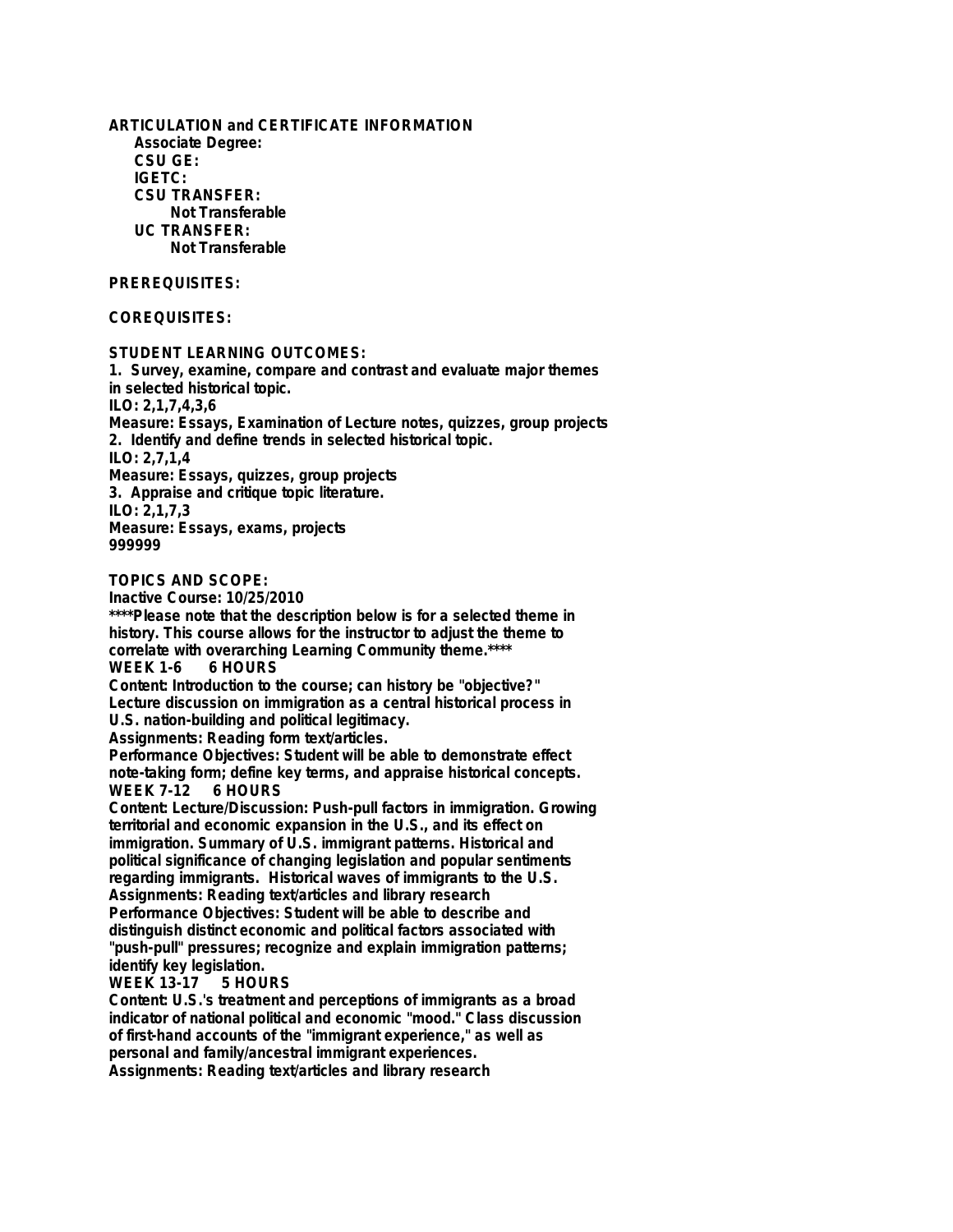**Performance Objectives: Students will compare and contrast different popular perceptions of immigrants; report findings related to the "immigrant experience." WEEK 18 Final exam.**

**METHODS OF INSTRUCTION: Lecture, student presentations, peer learning and problem solving, self-directed community involvement and research, critical self-reflection, assigned readings, film and video. METHODS OF EVALUATION: The types of writing assignments required: Written homework Reading reports Essay exams The problem-solving assignments required: Field work Quizzes Exams The types of skill demonstrations required: Class performance Field work The types of objective examinations used in the course: None Other category: None The basis for assigning students grades in the course: Writing assignments: Problem-solving demonstrations: 25% - 30% Skill demonstrations: 25% - 30% Objective examinations: 0% - 0% Other methods of evaluation:** 

## **REPRESENTATIVE TEXTBOOKS:**

**Dye, Thomas R. "Power and Society: An Introduction to the Social Sciences." 8th Ed., Wadsworth Publishing, 2001, or equivalent text or series of readings. And, appropriate readings provided in handouts or library databases. Reading level of text: 13th grade level. Verified by: E. Luna**

**SUPPLEMENTAL DATA: Basic Skills: N Classification: A Noncredit Category: Y Cooperative Education: Program Status: 2 Stand-alone Special Class Status: N CAN: CAN Sequence: CSU Crosswalk Course Department: CSU Crosswalk Course Number: Prior to College Level: Y Non Credit Enhanced Funding: N Funding Agency Code: Y In-Service: N**